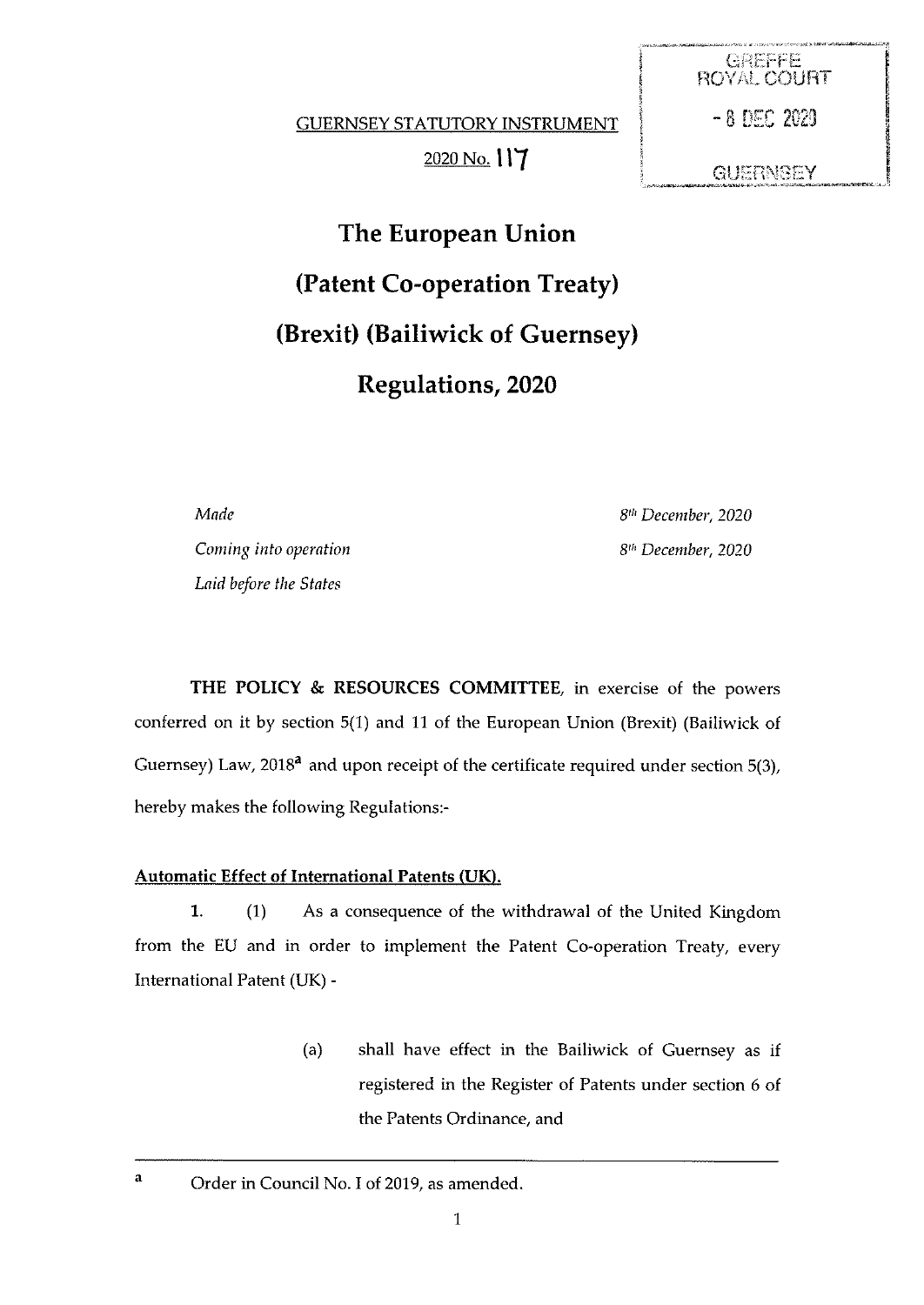(b) subject to this Regulation, the provisions of the Patents Ordinance shall apply accordingly.

(2) An International Patent (UK) that takes effect in accordance with paragraph (1), shall have effect for so long as it remains on the Register of Patents (UK).

(3) For the avoidance of doubt, notwithstanding paragraph (1), where an International Patent (UK) takes effect in the Bailiwick of Guernsey —

- (a) the powers of the Registrar contained in Parts II and III of the Patents Ordinance do not apply, and
- (b) sections 21, 22, 31, 32 and Schedule <sup>3</sup> of the Patents Ordinance do not apply.

(4) In relation to section 34(1) of the Patents Ordinance, and in respect of an International Patent (UK) only, the rights that arise from registration on the Register of Patents shall be deemed instead to arise from the priority date.

## Interpretation.

2. In these Regulations, unless the context requires otherwise —

"an International Patent (UK)' means <sup>a</sup> patent granted in the United Kingdom under section 18 of the Patents Act  $1977^b$  consequent to an application made on or after 1st January 2021 pursuant to section 89 of that Act,

Patent Co-operation Treaty" means the Patent Cooperation Treaty (PCT) done at Washington on June 19, 1970, amended on September 28, 1979,

<sup>b</sup> An Act of the United Kingdom Parliament (chapter 37 of 1977).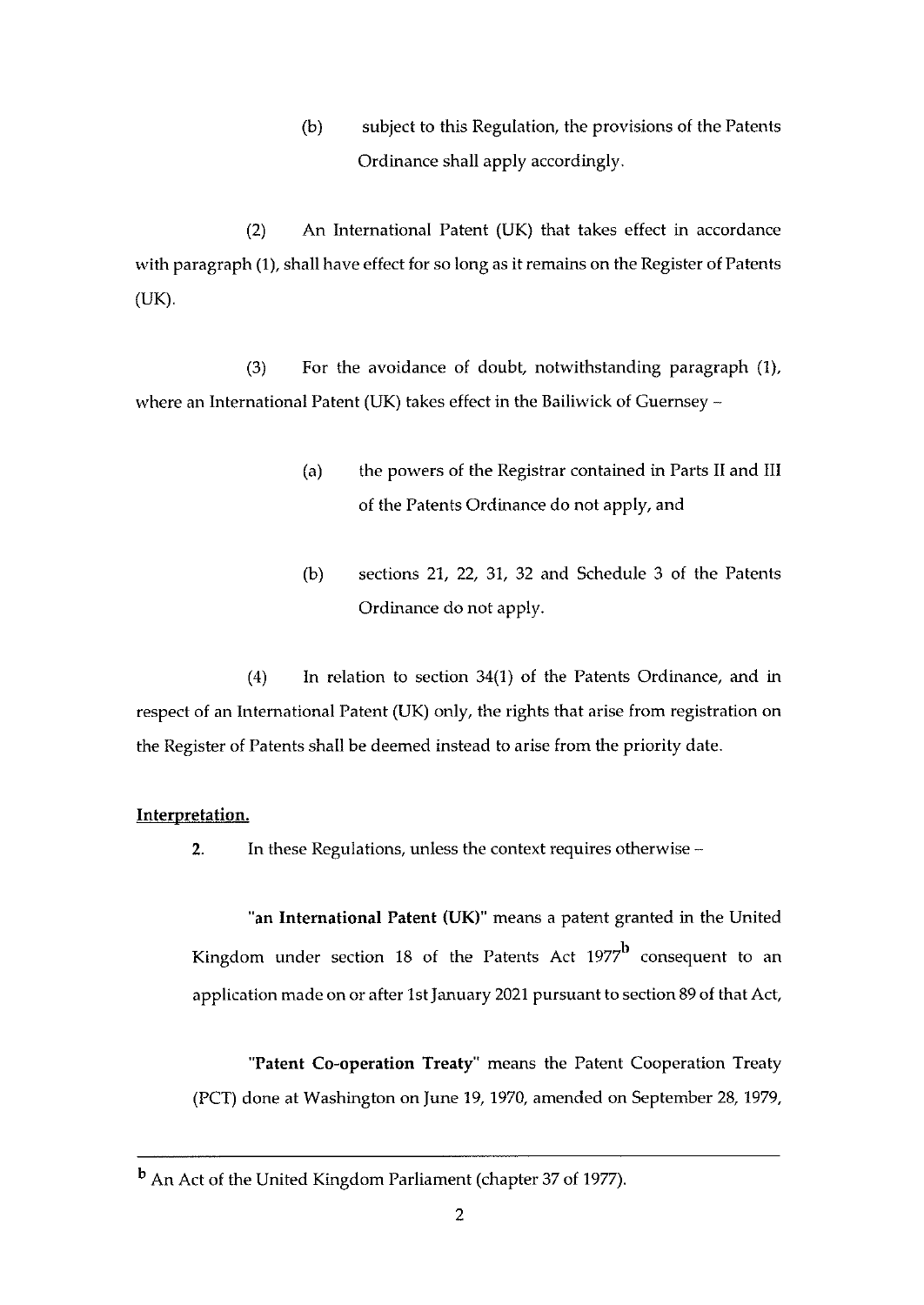modified on February 3, 1984, and on October 3, 2001 and as amended from time to time,

"the Patents Ordinance" means the Registered Patents and Biotechnological Inventions (Bailiwick of Guernsey) Ordinance, 2009<sup>°</sup>.

"priority date" has the meaning given in section 5 of the Patents Act 1977, and

"the Register of Patents (UK)" means the register maintained under section 32 of the Patents Act 1977

and other words or expressions have the same meanings as in the Patents Ordinance.

## Citation and commencement.

3. These Regulations may be cited as the European Union (Patent Co operation Treaty) (Brexit) (Bailiwick of Guernsey) Regulations, 2020 and shall come into force on the day on which they are made.

Dated this 8<sup>th</sup> day of December, 2020

DEPUTY P. T. R. FERBRACHE President of the Policy & Resources Committee For and on behalf of the Committee

## EXPIANATORY NOTE

<sup>c</sup> Ordinance No. <sup>I</sup> of 2009 as amended by No. XIV of 2012; No. IX of 2016 and the G.S.I. No. 4 of 2012.